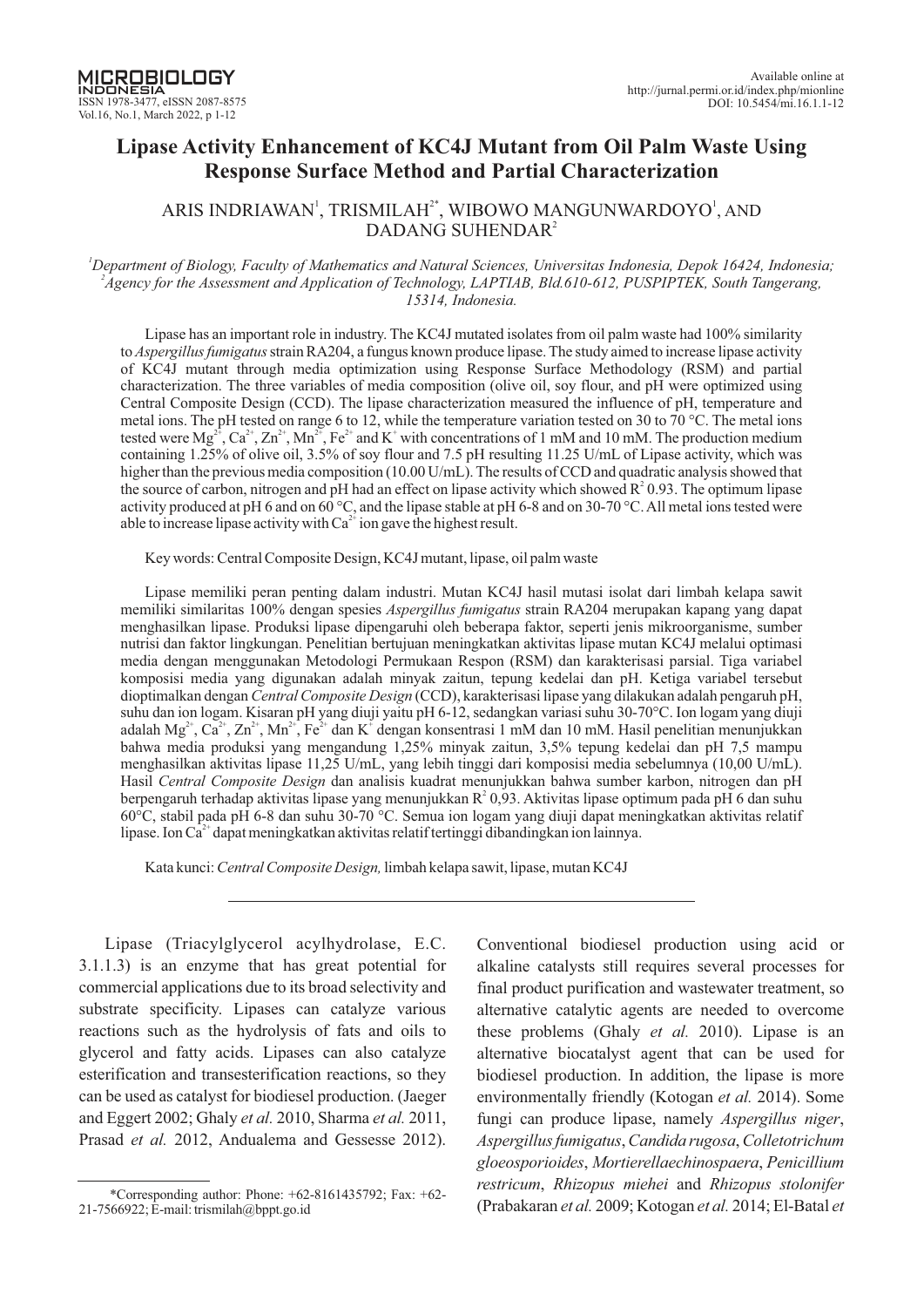

Fig 1 Position of KC4J mutant isolate (Aris28S) shown on the phylogenetic tree based on the 28S rRNA gene sequence using Maximum Likelihood (ML).The position of the substitution per nucleotide is shown in 0.1 bar.

*al.* 2014; El-Batal et al.). Types of microorganisms, nutrient sources and environmental factors influence lipase production (Lima *et al.* 2003; Pinheiro *et al.* 2008; Ulker et al. 2011; Kotogan et al. 2014). According to Khausik et al. (2010), lipase production increased by media optimization. The Response Surface Method (RSM) is one of the methods that can be used. This method used to determine the optimum conditions using Mathematical and Statistical analysis. This method used to obtain the best solution from a combination of several variables that affect the production process. Jia et al. (2015) proved that RSM can be used for optimization of lipase production. In addition, increasing lipase activity can also be done by optimizing pH and temperature and metal ions addition. Metal ions function as cofactors for lipases which can make lipases more stable in binding to the substrate (Palmer 1991; Dandavate et al. 2009; Igbal and Rehman 2015). Mutations have been carried out with the use of ultraviolet (UV) light on C kernel mold isolates from oil palm waste, Malinping, Lebak, Banten, West Java, Indonesia. In Figure 1, the result of phenotypic and phylogenetic approaches (28s rRNA) KC4J isolate mutated by UV light has 100% similiarity with *Aspergillus fumigatus*strain Ra204.

Changes in the mean character that occur in the branches are indicated by the values contained in the Maximum Likelihood phylogenetic tree, so that the KC4J mutant isolate (Aris-28S) has the closest ancestor to *Aspergillus fumigatus* strain RA204. The maximum likelihood phylogenetic tree compiled was based on DNA changes (Reece et al. 2014; Indriawan et al. 2018). Reported by Indriawan et al. 2018 that mutated Kernel C isolates with UV light from oil palm waste whichwere fermented at room temperature (28-30 ºC) for 7 days in a 200 rpm rotary shaker able to produce lipase. The media used was fish meal as anitrogen source and olive oil as carbon source as well as an inducer (Murni et al. 2015). The KC4J mutant gave the highest lipase activity and transesterification activity with 10 U  $/$  mL and 0.114 U  $/$  mg, respectively. Therefore, it was expected that the KC4J mutant lipase can be used as catalyst in biodiesel production. This study aim to increase the activity of mutant KC4J lipase which is similar to *Aspergillus fumigatus* strain RA204 by optimizing the media using RSMand also performing partial characterization. Partial characterization of KC4J mutant lipase included the influence of pH, temperature and metal ions. The pH tested was on 6 to 12 range, while the temperature variation was tested at 30 up to70 °C. The metal ions tested were  $Mg^{2+}$ ,  $Ca^{2+}$ ,  $Zn^{2+}$ ,  $Mn^{2+}$ ,  $Fe^{2+}$ , and  $K^+$  with concentrations of 1 mM and 10 mM. Reported by Djafar *et al.* 2010, that the optimization of the production medium needs to be done to determine the composition of the media that can produce optimum lipase activity, and lipase characterization is needed to determine the characteristics of lipase when applied to the industrial sector.

### **MATERIALS AND METHODS**

**Microorganisms.** This study used KC4J mutant, a collection of the Bioindustrial Technology Laboratory,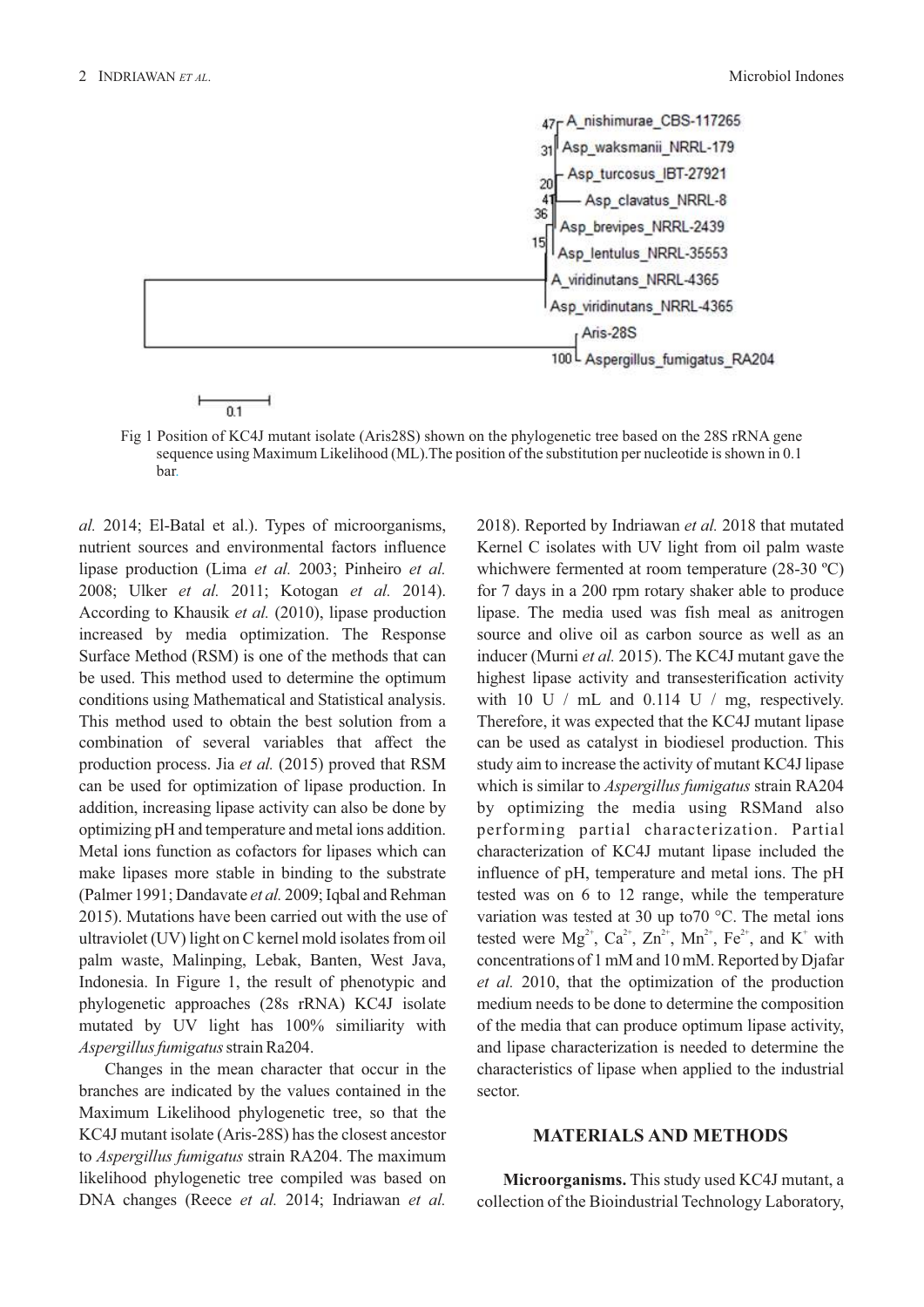| Independent | Variable ranges and levels |      |  |      |           |  |  |  |
|-------------|----------------------------|------|--|------|-----------|--|--|--|
| variable    | $- \alpha$                 | $-1$ |  | $+1$ | $+\alpha$ |  |  |  |
| $X_1$       | $-1.6817$                  | $-1$ |  | $+1$ | $+1.6817$ |  |  |  |
| X2          | $-1.6817$                  | $-1$ |  | $+1$ | $+1.6817$ |  |  |  |
| X3          | $-1.6817$                  | $-1$ |  | $+1$ | $+1.6817$ |  |  |  |

Table 1 Independent variables range and level in lipase production optimization using RSM design

LAPTIAB-BPPT, PUSPIPTEK, Banten, which is similar to *Aspergillus fumigatus* strain RA204. The mold culture was grown on slant Potato Dextrose Agar (PDA) medium that stored at 4 °C rejuvenated every 30 days.

**Preparation of Inoculum and Liquid Media.** The KC4J mutant was grown in a PDA slant test tube and incubated for 7 days at 28 °C. After incubation, 10 mL of sterile distilled water was put into the slant culture and scraped off using inoculation loop. The culture furthermore homogenized for 30 seconds and the spore suspension used to inoculate was adjusted to 10<sup>7</sup> spores/mL (El-Batal et al. 2015). Lipase production was carried out in 50 mL of liquid production medium on250 mL Erlenmeyer flasks based on the results of preliminary research (unpublished) which contain 3% of soy flour and 1% of olive oil on pH 7 which sterilized for 15 minutes at 121 °C. The spore suspension was inoculated into the flask with  $10\%$  (w/v) ratiofrom the total production medium. The fermentation process were conducted for 7 days on a rotary shaker at 200 rpm agitation in room temperature (28-30 °C) (Maia *et al.* 2001; Ellaiah et al. 2004; Pinheiro et al. 2008; El-Batal *et al.* 2015). Experimental design and analysis Experiments were carried out with RSMusing CCD experimental design. The design used three variables with two lipase activity as the measured response. Each variable consists five level of codes. The variables used were carbon source  $(X_1)$ , nitrogen source  $(X_2)$  and pH  $(X_3)$ , as shown in Table 1. Lipase production was carried out according to the variation in the combination determined by RSM.All data obtained were processed using RSM analysis. Based on CCD experimental design using Design Expert v. 7.0.0. Software (Statease, USA), all the data obtained were plotted on a second order polynomial equation. Furthermore, each coefficient of significance was seen based on the P and F values in the ANOVA. Each parameter has a significant effect if the P value gets smaller and the F value gets bigger (Demirel and Kayan 2012).

**Lipase Activity Assay.** Lipase activity assay can be done using Li et al. (2014) method with modifications. The substrate was made with composition: 1.5% of polyvinyl alcohol (PVA), 25% of olive oil, and distilled water, which were mixed until homogeneous. A total of 5 mL of the substrate was added with 4 mL of 0.05 M phosphate buffer solution, pH 6 and 1 mLof crude lipase extract.The mixture were incubated at 50  $\degree$ C for 20 minutes in shaker (150 rpm). After the incubation completed, 5 mL of methanol was added to stop the reaction. 2 drops of phenolphthalein (PP) indicator were added to the solution and then titrated with 0.05 M NaOH. The titration was stopped when the color of the solution turned to and remained pink, and the titration volume was recorded. The blank solution was made in the same way as the sample, whilst methanol addition before incubation were to stop the lipase reaction.

**Lipase Characterization.** Lipase characterization was carried out by determining the optimum pH and temperature of the lipase, test the pH and temperature stability of the lipase, and verifythe effect of metal ions on lipase.

**Optimum pH and Temperature.** Determination of the optimum pH of lipase was carried out by testing lipase activity at pH  $6, 7, 8, 9, 10, 11$  and 12 using titration method (Li et al. 2014). Several buffer solutions used were: 0.05 M phosphate buffer solutions pH 6 and 7, 0.05 M tris-HCl buffer solutions pH 8 and 9, and 0.05 M glycine-NaOH buffer solutions pH 10, 11, and 12. The Lipase Activity assay was incubated at 50 °C with 200 rpm agitation for 20 minutes. Using Li et al. (2014) method with modification, determination of lipase optimum carried out at the optimum pH with different temperature variations (30, 40, 50, 60 and 70 °C).

**pH and Temperature Stability.** Lipase pH stability was carried out by incubating lipase in pH 6, 7, 8, 9, 10, 11 and 12 with one part of enzyme incubate in four parts of buffer solutions at optimum temperature. Sampling was carried out at 0, 30, 60 and 90 minutes. Also using Li *et al.* (2014) method with modification, the effect of temperature on lipase stability was determined by incubating the lipase at 30, 40, 50, 60 and 70 °C at the optimum pH. Sampling was carried out at 0, 30, 60 and 90 minutes.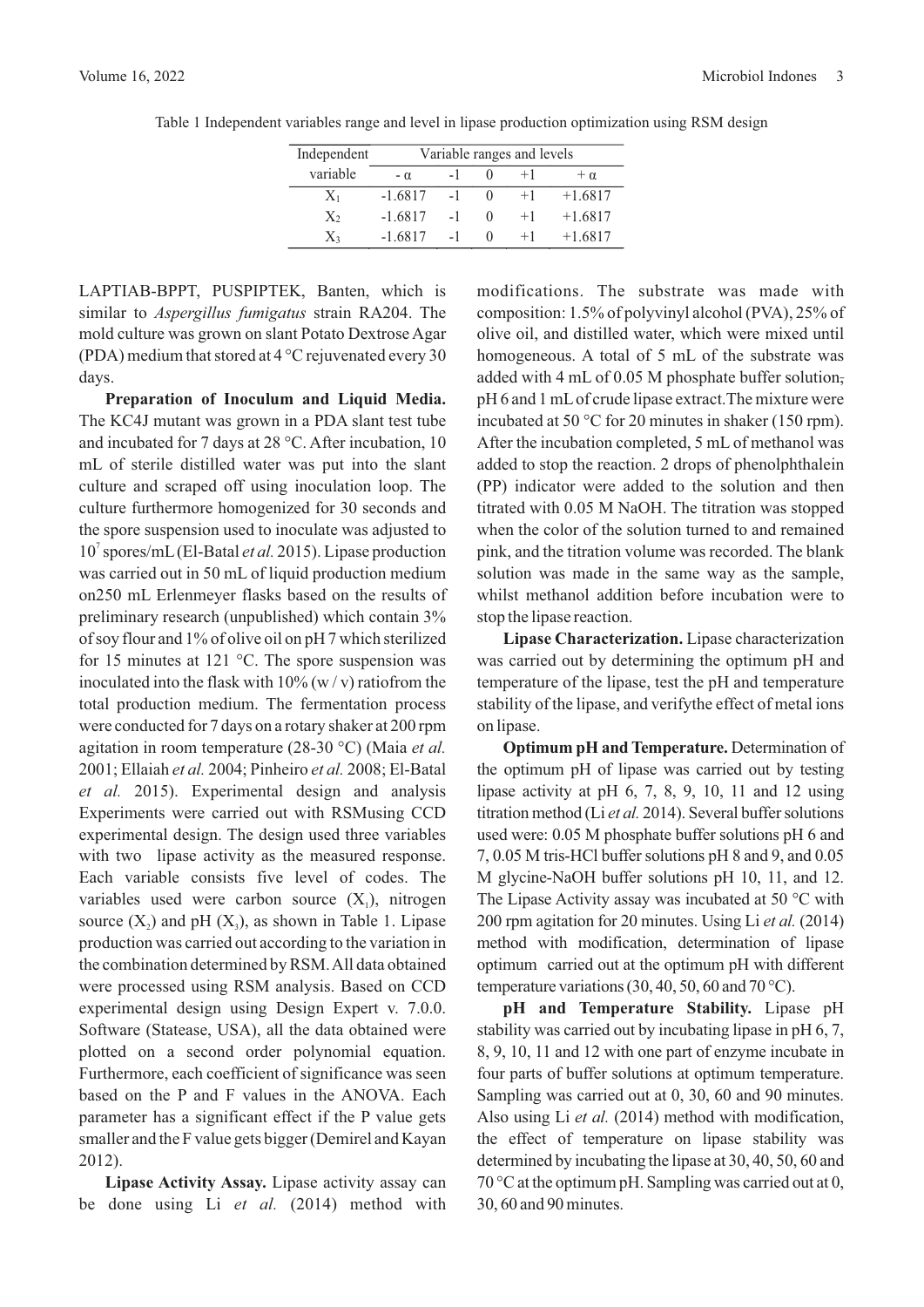**Effect of Metal Ions.** The effect of metal ions determined by testing the activity of lipases containing ions such as  $Mn^{2+}$ ,  $Zn^{2+}$ ,  $Ca^{2+}$ ,  $K^+$ ,  $Mg^{2+}$  and  $Fe^{2+}$ . The ion concentration used are 1 mM and 10 mM (Ghori *et al.* 2011; Mokodongan 2013).

### **RESULTS**

**Optimization of Media using RSM.** The media used for the production of lipase contained olive oil, soy flour and was adjusted to pH 7. The composition and conditions of the media were optimized with a CCD design and the design response measured was lipase activity. In this paper, only design respondto lipase activity are reported, as can be seen in Table 2. The variables used were olive oil, soy flour and pH. RSM was used to examine the effect of each variable on the response. Multiple regression analysis was used to analyze the data obtained and the second order polynomial equation is described from the regression analysis below:

Lipase activity response

 $Y = +10,34 + 0,051X_1 + 0,24X_2 + 0,30X_3 - 0,040X_1X_2 +$  $0,12X_1X_3 + 0,21X_2X_3 - 0,11X_1^2 - 0,028X_2^2 + 3,523E$  $003X_3^2$ 

The Y equation shows the responds to lipase activity;  $X_1, X_2$  and  $X_3$  show the independent variables of carbon source, nitrogen source and pH.

Data from CCD designthen analyzed by ANOVA with Design Expert v.7.1.5 program. Design Expert Program 7.1.5. used for model selection analysis based on the Sequential Model Sum of Square, model mismatch testing (Lack of Fit Test) and Model Summary Statistics. The results of model selection on the responds to lipase activity are shown on Table 3, whilst the ANOVA calculation on lipase activity shown in Table 4. The three-dimensional image of the interaction between olive oil media composition, soy flour and pH on lipase activity was shown in Figure 2.The actual and predictive values of research for lipase activity was shown in Figure 3.

**Optimum pH and Temperature.** The lipase activity test was carried out at several variations of pH and temperature, in order to obtain the optimum pH and temperature of the lipase. The pH variation used was pH 6-12, while the temperature variation used was 30- 70 °C. Figure 4 shows that the highest lipase activity is at pH 6 at 11.50 U/mL and decreases at pH 7-9. Lipase activity stops at pH 10-12.

Figure 5 shows that lipase activity increases at 30- 60 °C and decreases in lipase activity at 70 °C. The highest lipase activity was at 60 °C at 13.44 U/mL.

**PH and Temperature Stability.** The effect of pH on the relative stability of lipase activity is presented in Figure 6 and the effect of temperature in Figure 7. The effect of pH on the stability of the relative activity of lipases was tested at pH 6-12.Relative lipase activity at 0 minutes, lipase had no activity.The 30th minute of lipase relative activity increased until the 60th minute and decreased by the 90th minute at all tested pHs.The highest relative lipase activity was at pH 6 min. 60, which was 129.08%. The relative activity of lipase tended to be stable at pH 6-8, but above pH 8, the relative activity of lipase was 0%.Lipase stability at pH 6 showed a relative lipase activity pattern that increased until the 60th minute incubation time and decreased at the 90th minute.KC4J mutant lipase similar to *Aspergillus fumigatus* strain RA204 has optimal lipase activity at acidic pH, namely pH 6 and stable at pH 6-8.

**Effect of Metal Ions**. The effect of metal ions on the relative activity of lipases is presented in Figure 8. All metal ions can increase the relative activity of lipases at concentrations of 1 mM and 10 mM and act as activators. The highest relative lipase activity was found in the addition of  $Ca^{2+}$  1 mM ion concentration of 146.55%.

#### **DISCUSSION**

**Optimization of media using RSM**. The choice of model in Table 3 was based on the description of the sum of squares of the sequence model (Sequential Model Sum of Square) which is suggested to use the quadratic model versus two interaction factors (2FI), because it has a p value of 0.0305 or p  $0.305\%$  (p <5%). This shows that the probability of error from the model was less than 5%, so that the model has a significant impact on explaining the effect of experimental factors or variables on the response. In the selection of the model mismatch test (Lack of Fit Test), it is suggested that a quadratic model with an F value of 0.52 and a p value of 0.75 indicates that the cascade model is not significant because the p value is 0.75. Model Summary Statistics suggested a quadratic model for the optimization of media composition*.*

The analysis of variance (ANOVA) model was used to determine the effect of each variable and the interaction between experimental variables on lipase activity. The model with an F value of 15.60 shows that mistakes do not play an important role and errors are likely to occur by 0.01% (Table 4). F value or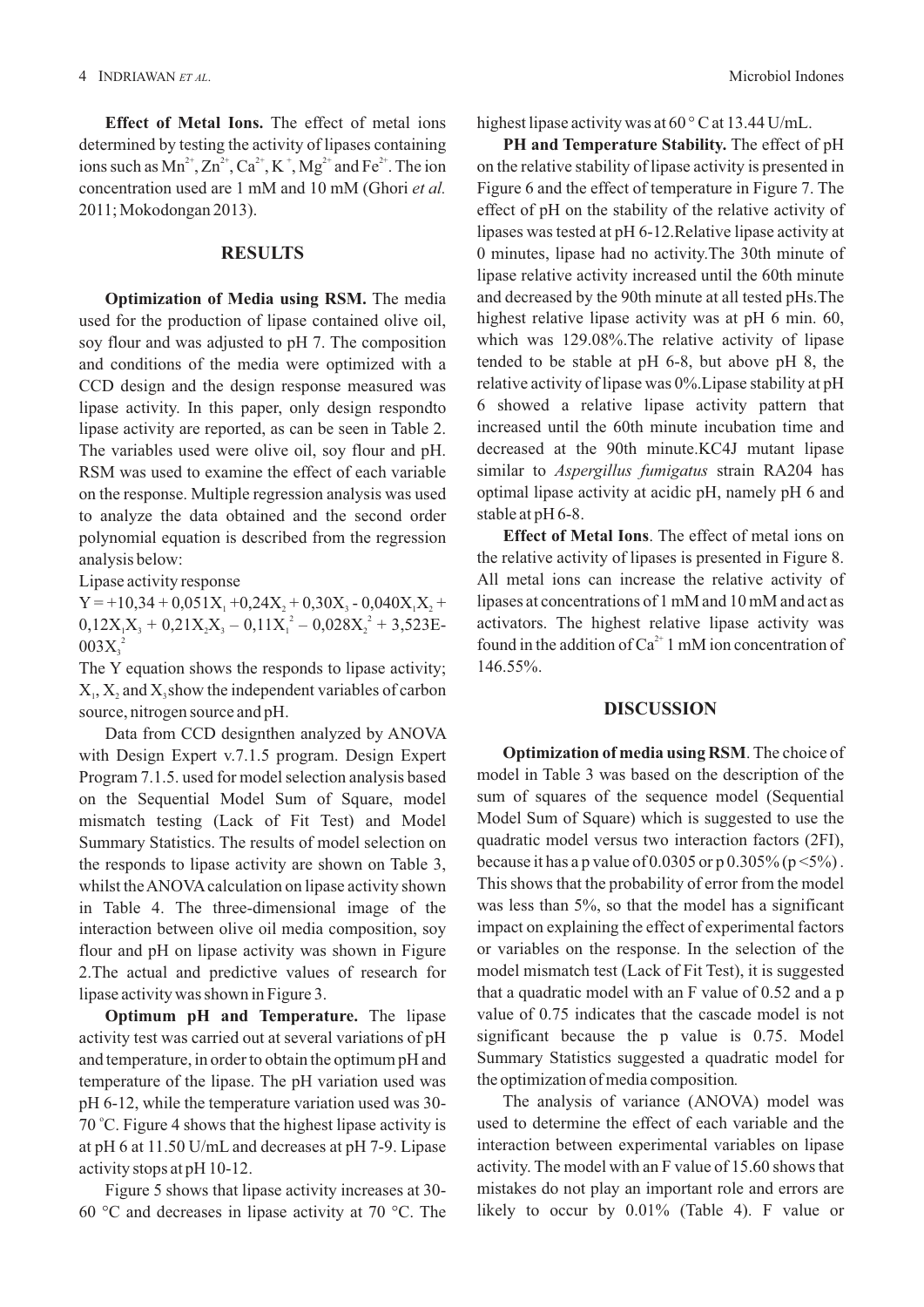| Run            | Olive oil $(\%)$ | Soybean powder (%) | pH   | Lipase activity (U/mL) |
|----------------|------------------|--------------------|------|------------------------|
| $\mathbf{1}$   | 1,50             | 3,00               | 7,00 | 9,94                   |
| $\overline{c}$ | 0,75             | 3,50               | 6,50 | 10,13                  |
| 3              | 1,25             | 3,50               | 6,50 | 9,81                   |
| $\overline{4}$ | 0,75             | 3,50               | 7,50 | 9,94                   |
| 5              | 1,00             | 3,00               | 7,00 | 10,44                  |
| 6              | 1,00             | 3,00               | 7,00 | 10,19                  |
| 7              | 1,00             | 3,00               | 7,00 | 10,50                  |
| $\,$ 8 $\,$    | 0,75             | 3,50               | 7,50 | 10,81                  |
| 9              | 0,75             | 2,50               | 6,50 | 9,81                   |
| 10             | 1,00             | 3,00               | 6,00 | 9,75                   |
| $1\,1$         | 1,00             | 4,00               | 7,00 | 10,63                  |
| 12             | 1,00             | 3,00               | 7,00 | 10,19                  |
| 13             | 1,25             | 2,50               | 6,50 | 9,94                   |
| 14             | 1,00             | 3,00               | 7,00 | 10,5                   |
| 15             | 0,50             | 3,00               | 7,00 | 9,81                   |
| 16             | 1,00             | 3,00               | 8,00 | 10,88                  |
| 17             | 1,25             | 3,50               | 7,50 | 11,25                  |
| $18\,$         | 1,25             | 2,50               | 7,50 | 10,25                  |
| 19             | 1,00             | 3,00               | 7,00 | 10,13                  |
| $20\,$         | 1,00             | 2,00               | 7,00 | 9,75                   |

Table 2 Central Composite Design and the responds to lipase activity

## Table 3 Analysis of model selection with the Sequential Model Sum of Squares, Lack of Fits Test and Model Summary Statistics on lipase activity responds

| <b>Sequential Model Sum of Squares</b> |                          |                |           |           |              |           |  |  |
|----------------------------------------|--------------------------|----------------|-----------|-----------|--------------|-----------|--|--|
| Source                                 | Sum of                   | df             | Mean      | F Value   | p-value      |           |  |  |
|                                        | Squares                  |                | Square    |           | Prob > F     |           |  |  |
| Mean vs                                | 2094,08                  | 1              | 2094,08   | 12,72     | 0,0002       |           |  |  |
| Total                                  |                          |                |           |           |              |           |  |  |
| Linear vs                              | 2,41                     | 3              | 0,80      | 3,87      | 0,0352       |           |  |  |
| Mean                                   |                          |                |           |           |              |           |  |  |
| 2FI vs                                 | 0,48                     | 3              | 0,16      | 4,49      | 0,0305       | Suggested |  |  |
| Linear                                 |                          |                |           |           |              |           |  |  |
| Quadratic vs                           | 0,31                     | 3              | 0,10      | 0,53      | 0,7221       | Aliased   |  |  |
| 2FI                                    |                          |                |           |           |              |           |  |  |
| Cubic vs                               | 0,059                    | $\overline{4}$ | 0,015     |           |              |           |  |  |
| Quadra                                 |                          |                |           |           |              |           |  |  |
| Residual                               | 0,17                     | 6              | 0,028     |           |              |           |  |  |
| Total                                  | 2097,50                  | 20             | 104,87    |           |              |           |  |  |
|                                        | <b>Lack of Fit Tests</b> |                |           |           |              |           |  |  |
| Source                                 | Sum of                   | df             | Mean      | F Value   | p-value      |           |  |  |
|                                        | Squares                  |                | Square    |           | Prob > F     |           |  |  |
| Linear                                 | 0,86                     | 11             | 0,078     | 2,62      | 0,1484       |           |  |  |
| 2FI                                    | 0,38                     | 8              | 0,048     | 1,61      | 0,3109       |           |  |  |
| Quadratic                              | 0,078                    | 5              | 0,016     | 0,52      | 0,7523       | Suggested |  |  |
| Cubic                                  | 0,019                    | 1              | 0,019     | 0,64      | 0,4591       | Aliased   |  |  |
| Pure Error                             | 0,15                     | $\overline{c}$ | 0,030     |           |              |           |  |  |
| <b>Model Summary Statistics</b>        |                          |                |           |           |              |           |  |  |
| Source                                 | Std.                     | $R -$          | Adjusted  | Predicted | <b>PRESS</b> |           |  |  |
|                                        | Dev.                     | Squared        | R-Squared | R-Squared |              |           |  |  |
| Linear                                 | 0,25                     | 0,7046         | 0,6492    | 0,5013    | 1,70         |           |  |  |
| 2FI                                    | 0,20                     | 0,8440         | 0,7720    | 0,6669    | 1,14         |           |  |  |
| Quadratic                              | 0,15                     | 0,9335         | 0,8737    | 0,7678    | 0,79         | Suggested |  |  |
| Cubic                                  | 0,17                     | 0,9508         | 0,8441    | $-0,2136$ | 4,14         | Aliased   |  |  |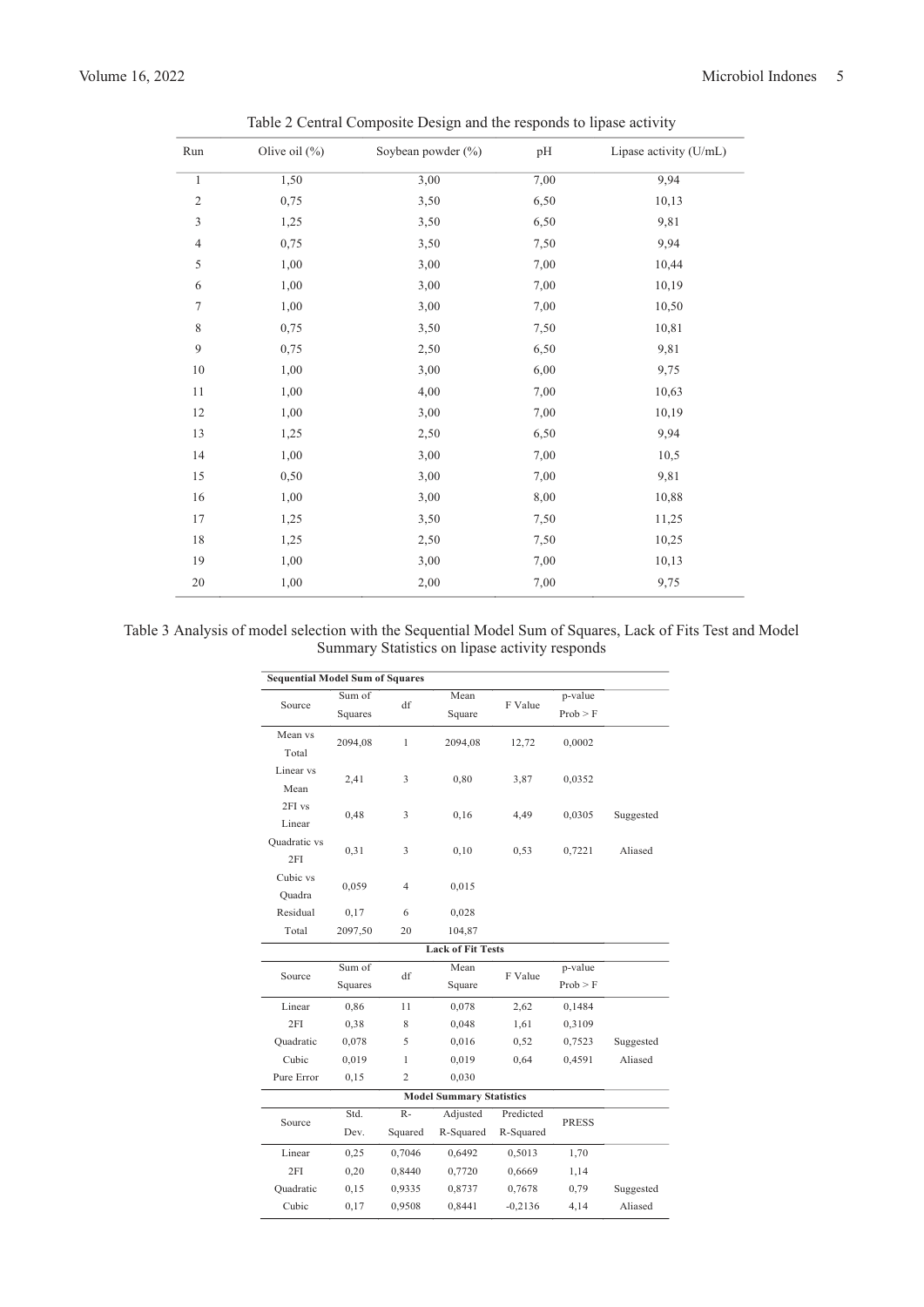| <b>Source</b>                  | <b>Sum of Square</b> | df             | <b>Mean Square</b> | F Value | $p-value Prob > F$ |                 |
|--------------------------------|----------------------|----------------|--------------------|---------|--------------------|-----------------|
| Model                          | 3,19                 | 9              | 0,35               | 15,60   | < 0,0001           | Significant     |
| $X_1$ -Olive oil               | 0,042                | $\mathbf{1}$   | 0,042              | 1,85    | 0,2035             |                 |
| X <sub>2</sub> -Soybean powder | 0,91                 | $\mathbf{1}$   | 0,91               | 40,17   | < 0,0001           |                 |
| $X_3$ -pH                      | 1,45                 | $\mathbf{1}$   | 1,45               | 63,96   | < 0,0001           |                 |
| $X_1 X_2$                      | 0,013                | $\mathbf{1}$   | 0,013              | 0,56    | 0,4700             |                 |
| $X_1 X_3$                      | 0,11                 | 1              | 0,11               | 4,87    | 0,0519             |                 |
| $X_2 X_3$                      | 0,35                 | $\mathbf{1}$   | 0,35               | 15,54   | 0,0028             |                 |
| $\mathbf{X}_1{}^2$             | 0,29                 | $\mathbf{1}$   | 0,29               | 12,56   | 0,0053             |                 |
| $X_2^2$                        | 0,019                | $\mathbf{1}$   | 0,019              | 0,85    | 0,3779             |                 |
| $X_3^2$                        | 3,120E-004           | 1              | 3,120E-004         | 0,014   | 0,9090             |                 |
| Residual                       | 0,23                 | 10             | 0,023              |         |                    |                 |
| Lack of Fit                    | 0,078                | 5              | 0,016              | 0,52    | 0,7523             | Not significant |
| Pure Error                     | 0,15                 | 5              | 0,030              |         |                    |                 |
| Cor Total                      | 3,41                 | 19             |                    |         |                    |                 |
| Std. Dev                       | 0,15                 | R-Squared      | 0,9335             |         |                    |                 |
| Mean                           | 10,23                | Adj R-Squared  | 0,8737             |         |                    |                 |
| $C.V. \%$                      | 1,47                 | Pred R-Squared | 0,7678             |         |                    |                 |
| <b>PRESS</b>                   | 0,79                 | Adeq R-Squared | 12,544             |         |                    |                 |

| Table 4 Analysis of Variance (ANOVA) for response to lipase el Summary Statistics on lipase activity |          |  |  |  |
|------------------------------------------------------------------------------------------------------|----------|--|--|--|
|                                                                                                      | responds |  |  |  |



Fig 2 The interaction of factor variables of olive oil, soybean flour and pH on the response to lipase activity.



Fig 3 Distribution of research results and predictive value to lipase activity response.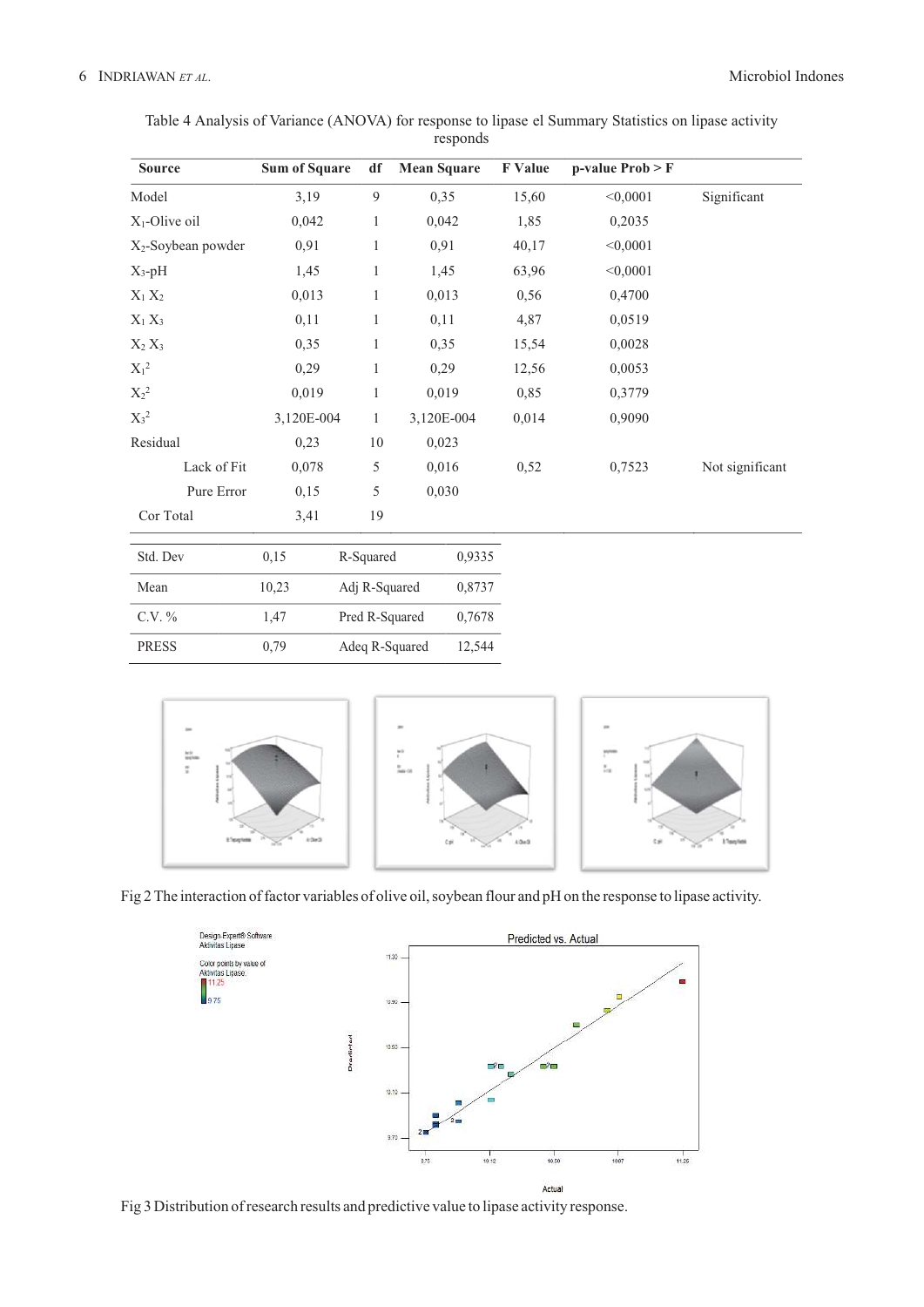probability less than 0.05 indicates that the model components are significant, B and C are significant components. Lack of fit F value of 0.52 indicates that the model is not significant to the response, there is a chance that the model is not suitable. Insignificant model mismatch can be interpreted well and the selected model is correct.

The interaction between media composition (Olive Oil, soy bean flour and pH) on lipase activity was shown in the form of a three-dimensional image. The highest desirability value of the research results was 1 with a media composition of 1.25% olive oil, 3.50% soybean flour, pH 7.00, 11.25 U/mL of lipase activity was obtained. The composition of media that has a desirability value of 1 has been verified in the laboratory. The verification results resulted: 11.50 U/mL of lipase activity, 3.02 mg/mL of protein content,0.95 grams of biomass, and 0.14 U/g of transesterification activity. RSM can be used for optimization of lipase production as reported by Kaushik et al. (2010) and Jia et al. (2015). One of RSM design are CCD, which maximizes both the precision and accuracy of the estimated extreme point of secondorder response surface for the constructed model parameters fixed values (Coetzer et al. 2011).Research of variables or numerical factors of olive oil, soybean flour and pH gave the maximum effect to lipase activity response, because it had an  $\mathbb{R}^2$  value of 93.35%. The concentration of olive oil and soy flour are the main nutrients that regulate lipase biosynthesis. The highest concentration of these two nutrients can inhibit lipase synthesis, so that the appropriate concentration can increase the optimum lipase production. In addition, pH has an effect on the biosynthesis of the lipase. Too low and high pH can inhibit lipase synthesis and is supported by research Jayaprakash and Ebener (2012).

**Optimum pH and Temperature.** Based on these results, it is known that lipase activity is influenced by pH. pH 6.00 is the optimum pH because it has the highest lipase activity. According to Christakopoulus (1992), low or high pH can denature lipase thus decrease lipase activity. Lipase is a protein, changes in pH can cause protein molecules to ionize, thus changing the three-dimensional structure of lipases. These structural changes can cause disruption of the catalytic function of lipases. In addition, low pH hydrolysis will occur in unstable peptide bonds, while at high pH there will be irreversible denaturation and partial damage (Ghaima et al. 2014). The optimum pH obtained in this study is the same as the optimum pH obtained by Faloni et al. (2006) on *Aspergillus niger*  lipase, which is pH 6.00. This is also supported by the results of research by Crueger and Crueger (1993), other *Aspergillus niger* strains are also optimum at pH 6.00.

Based on the data obtained, it is known that lipase activity is influenced by temperature.

According to Septiningrum and Moeis (2009), an increase in temperature will have a positive correlation with an increase in lipase activity before it reaches the optimum temperature, while at temperatures above the optimum, the lipase activity will decrease rapidly. The optimum temperature obtained in this study is quite high, namely 60 °C. The optimum temperature conditions increase the kinetic energy which accelerates the rotation and movement of the lipase molecules and the substrate, thus increasing the collision frequency which is the opportunity for both of them to react. If it is above the optimum temperature, the lipase activity will decrease due to changes in the tertiary structure of the protein in the lipase (Gomes *et al.* 2006). According to Daniel *et al.* (2010) stated that high temperatures can reduce lipase activity due to denaturation of the protein structure.

**PH and Temperature Stability.** The lipase characteristics are similar to the research of Mhetras et al.(2009), reported that *Aspergillus niger* lipase NCIM 1207 was stable at alkaline pH (pH 8-11), but had optimum activity at acidic pH. According to Colla *et al.* (2015), *Aspergillus flavus* has pH stability at pH 3.5-6.5 for 24 hours of incubation time with a residual activity of> 80%, while at pH 7-10 it has a residual activity of around 50%. pH can affect lipase stability by changing the electrostatic interaction of the lipase protein structure, which causes changes in amino acid ionization, secondary and tertiary structures of proteins (Sharma et al. 2002; Rajakumara et al. 2008).

The effect of temperature on the relative stability of lipase activity was tested at 30-70 °C. The relative activity of lipase at 0 minutes was 0%. The 30th minute of lipase relative activity increased until the 60th minute and decreased by the 90th minute at all tested temperatures. The highest relative lipase activity was at 60 °C in the 60th minute, which was 130.68%. Temperature 30-70 °C, the relative lipase activity tends to be stable. Lipase stability at 60 °C indicated that the relative lipase activity pattern increased until the 60th minute incubation time. The 0th minute there is no lipase activity. Lipases are stable at high temperatures  $(> 50 °C)$  probably due to the presence of polyamines in the protein structure. In addition, a high proportion of thermophilic amino acids, salt bridges and the number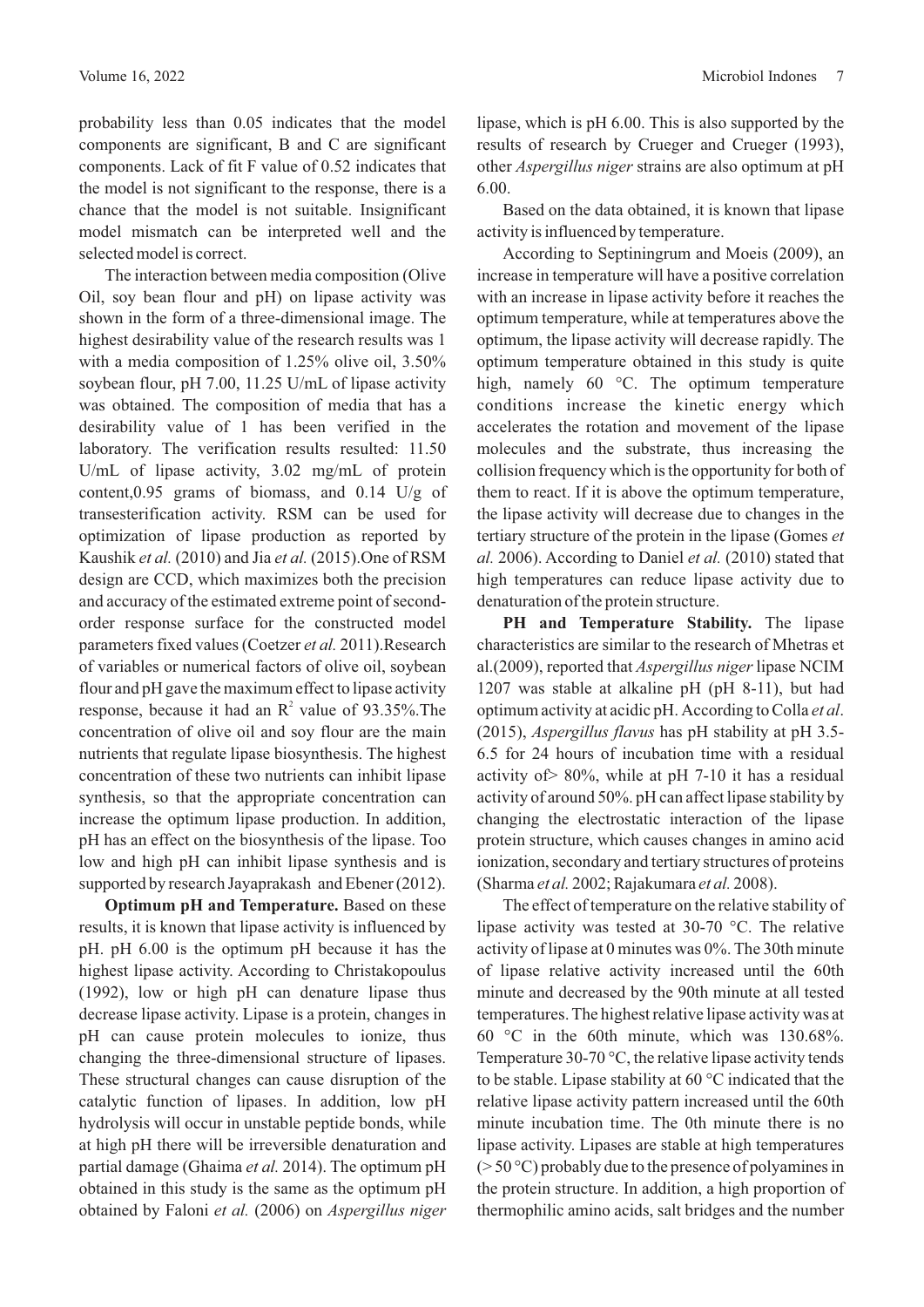

Fig 4 Lipase activity (U/mL) vs pH (6-12) KC4J mutant lipase similar to *Aspergillus fumigatus* strain RA204.



Fig 5 Lipase activity (U / mL) vs temperature (30-70<sup>°</sup>C) KC4J mutant lipase similar to *Aspergillus fumigatus* strain RA204.



Fig 6 Effect of pH on the relative stability of lipase activity during 90 minutes of incubation.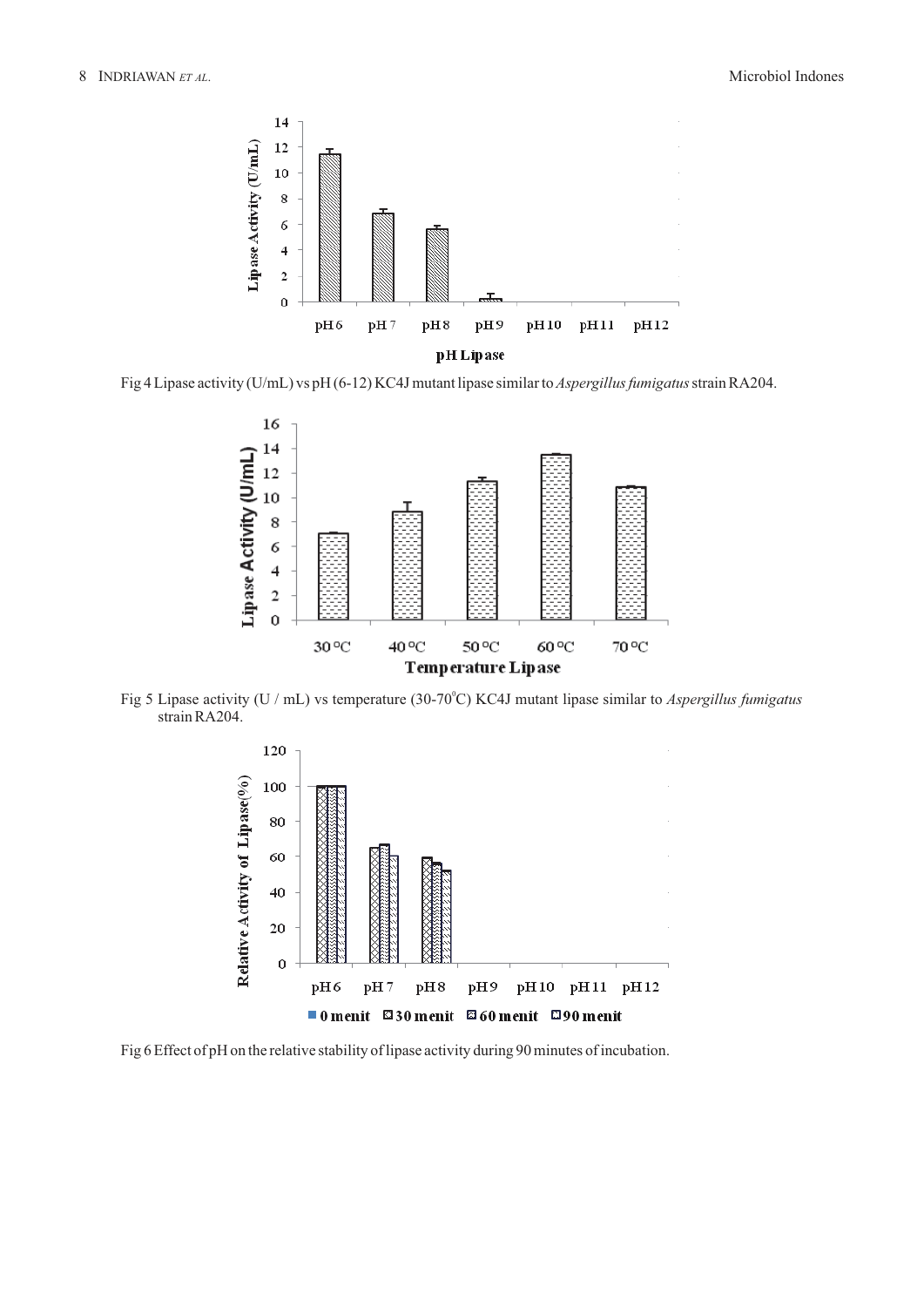

Fig 7 Effect of temperature on the relative stability of lipase activity during 90 minutes of incubation.



Fig 8 Effect of addition of 1 mM and 10 mM metal ions on the relative activity of lipase.

of hydrogen bonds can also affect the stability of lipases against temperature (Bora and Bora 2012).

*Rhizopus oligosporus lipase* can maintain residual activity of 80% at 25-30 °C and in *Rhizopus oligosporus* mutant, residual activity of lipase can be 100% at 20-50 °C. Increasing incubation temperature can cause lipase activity to be inhibited (Iftikhar *et al.* 2011) and *Aspergillus niger* NCIM 1207 is stable at 40 °C for 3 hours and at 50 ° C for 1 hour causing 52% loss of activity (Mhetras et al. 2009).

**Effect of Metal Ions**. Several metal ions are required for lipase to increase its activity. Metal ions at certain concentrations can act as activators or inhibitors for lipases.In addition, metal ions also function as cofactors for lipases and make lipases more stable when binding to the substrate (Palmer 1991).

In general,  $Ca^{2+}$  ions play an important role in increasing lipase activity and these ions can also influence structural changes rather than the catalytic role of lipases (Dandavate et al. 2009). In addition, these ions at a concentration of 1 mM can induce a conformational change in the lipase structure to become more stable, thus increasing lipase activity (Iqbal and Rehman 2015).

According to Glogauer *et al.* (2011), the ion concentration of 1 mM Ca<sup>2+</sup>, Cu<sup>2+</sup> and Mn<sup>2+</sup> can increase the relative activity of lipase. The relative activity of *Rhizopus oryzae* lipase can also be increased with the addition of  $Ca^{2+}$  and  $Mg^{2+}$  ions (10 mM) (Dali *et al.* 2009). Lipases produced by other *Rhizopus oligospores* can also be increased by the addition of  $Ca^{2+}$ , Mg<sup>2+</sup> and Mn<sup>2+</sup> ions (5 mM) (Kareem *et al.* 2017). Shah and Bhatt (2012) and Wahyuni (2016), reported that lipase activity can be increased by the addition of ions such as  $Ca^{2+}$ ,  $Mg^{2+}$ ,  $Mn^{2+}$  and  $Fe^{2+}$ .

In conclusion, the  $R^2$  value of 0.93 results from the Central Composite Design analysis and the quadratic model shows that carbon, nitrogen and pH sources have an effect on lipase activity. The composition of the medium for production of 1.25% olive oil, 3.5% soy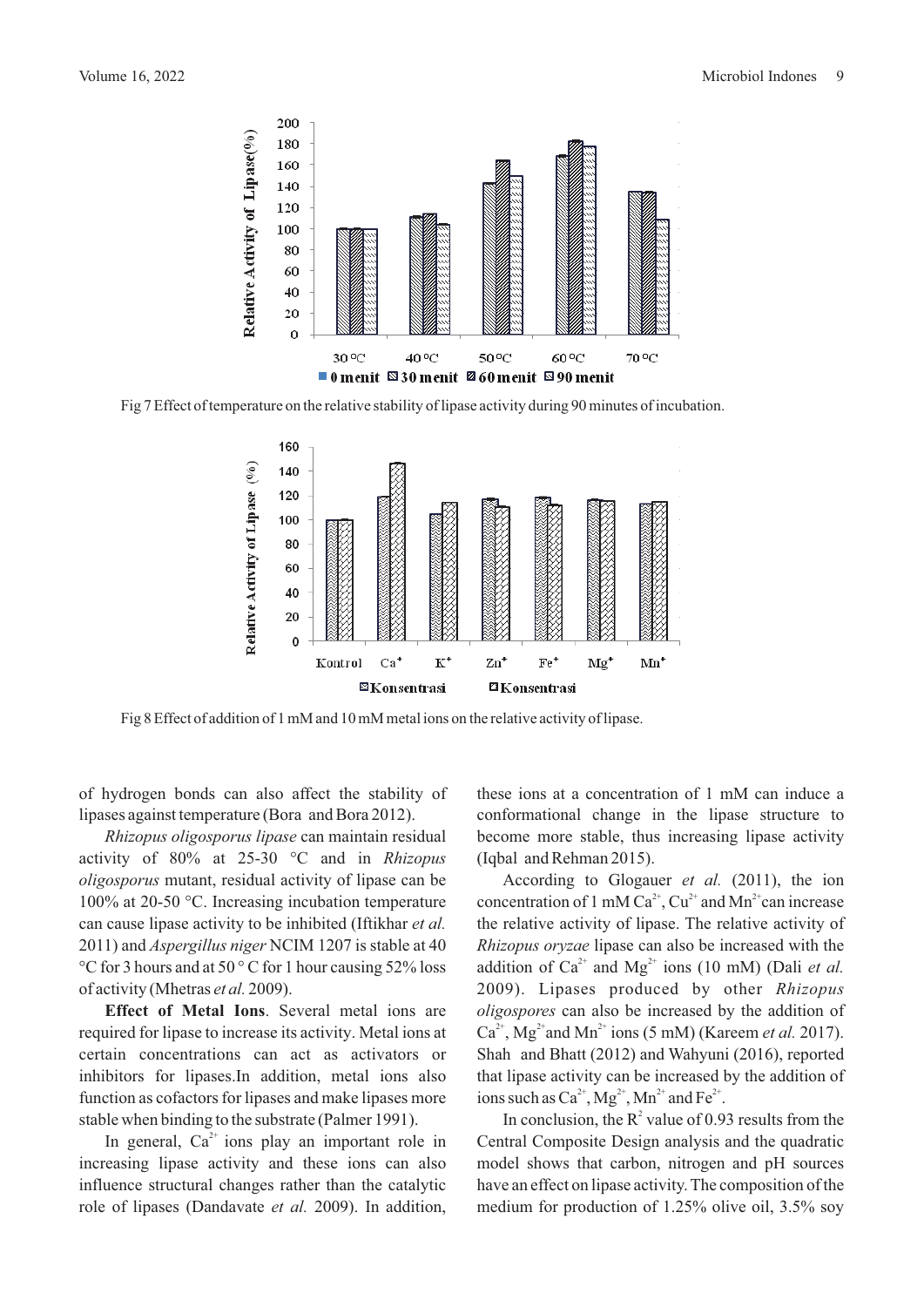flour and a pH of 7.5 are the optimum conditions for lipase fermentation. The optimum lipase activity is at pH 6 and temperature 60 °C, relatively stable at pH 7-8 and temperature 30-60 °C. All of the ions tested could increase lipase activity and  $Ca^{2+}$  ions were the ones that could increase the highest lipase activity.

### **REFERENCES**

- Andualema B and Gessesse A. 2012. Microbial lipases and their industrial applications: Review. Biotechnol. 11:100-118.doi:10.3923/biotech.2012.100.118.
- Bora L, Bora M. 2012. Optimization of extracellular thermophilic highly alkaline lipase from thermophilic *Bacillus* sp isolated from hotspring of Arunachal Pradesh, India. Braz J Microbiol. 43(1):30-42. doi:10.1590/S1517-83822012000100004
- Christakopoulos P, Tzia C, Kekos D, Macris BJ. 1992. Production and characterization of extracellular lipase from *Calvatia gigantea*. Appl Microbiol Biotechnol. 38(2), 194-197.
- Coetzer RIJ, Haines LM, and Fatti LP. 2011. Central composite designs for estimating the optimum condition for a second-order model. J Stat Plan Inference. 141(5):1764-1773. doi: 10.1016/j.jspi. 2010.11.026.
- Colla LM, Ficanha AMM, Rizzardi J, Bertolin TE, Reinehr CO, and Costa JAV. 2015. Production and characterization of lipase by two new isolates of *Aspergillus* through solid-state and submerged fermentation. BioMed Research Interntaional. 1-9. doi: 10.1155/2015/725959.
- Crueger W and Crueger A. 1993. Biotechnology: Industrial Microbiology Manual. S.A. Acribia (Ed.), Zaragoza, Spain: 233—234 hlm.
- Dali S, Patong AR, Jalaluddin MN, and Parenrengi PA. 2009. Pengaruh substrat dan ion logam terhadap aktivitas lipase lipase dari Aspergillus oryzae pada kopra berjamur. Majalah Farmasi dan Farmakologi.  $13(3)$ :77-80.
- Dandavate V, Jinjala J, Keharia H, and Madamwar D, 2009. Production, partial purification and characterization of organic solvent tolerant lipase from *Burkholderia multivorans* V2 and its application for ester synthesis*.* Biores Technol. 100(13):3374-3381.
- Daniel RM, Peterson ME, Danson MJ, Price NC, Kelly SM, Monk CR, Weinberg CS, Oudshoorn ML, and Lee CK. 2010. The molecular basis of the effect of temperature on enzyme activity. Biochem J. 425(2):353-60. doi: 10.1042/BJ2009125.
- Demirel M. and Kayan B. 2012. Application of response surface methodology and central composite design for the optimization of textile dye degradation by wet air

oxidation. Int J Ind Chem. 3(24):1-10. doi: 10.1186/2228-5547-3-24.

- Djafar F, Purwadaria T, and Sinurat AP. 2010. Isolation of endophytic bacteria from palm oil fruits and characterization of their lipases. Microbiol Indones.  $4(2):69-74.$
- El-Batal AI, Ayman FA, Elsayed MA, Soltan AM, and El-Khawaga AM. 2015. Enhancement of lipase biosynthesis by *Aspergillus niger* using gamma radiation. Egypt J Med Microbiol. 34(3):87-94.
- Ellaiah P, Prabhakar T, Ramakrishna B, Taleb AT, and Adinarayana K. 2004. Production of lipase by immobilized cells *Aspergillus niger. Process Biochem.* 39(5):525-528.
- Falony, G., J.C. Armas, J.C.D. Mendoza and J.L.M. Hernandez (2006). Production of extracellular lipase from *Aspergillus niger* by solid-state fermentation. *Food Technology and Biotechnology.* 44(2), 235-240.
- Ghaima KK, Mohamed AI. and Mohamed MM. 2014. Effect of some factors on lipase production by *Bacillus cereus* isolated from diesel fuel polluted soil. Int J Sci Res Publ.  $4(8)$ : 1-5.
- Ghaly AE, Dave D, Brooks MS, and Budge S. 2010. Production of biodiesel by enzymatic transesterification: review. Am J Biochem Biotechnol*.*  $6(2)$ :54-76.
- Ghori MI, Iqbal MJ, and Hameed A. 2011. Characterization of novel lipase from *Bacillus* sp. isolated from tannery wastes. Braz J Microbiol. 42:22-29.
- Glogauer A, Martini VP, Faoro H, Couto GH, Muller-Santos M, Monteiro RA, Mitchell DA, de Souza EM, Pedrosa FO, and Krieger N. 2011. Identification and characterization of a new true lipase isolated through metagenomic approach. Microb Cell Fact. 10:1-15.
- Gomes I, Shaheen M, Rahman SR, and Gomes DJ. 2006. Comparative studies on production of cell wall degrading hydrolases by *Trichoderma reesei* and *T*. *viride* in submerged and solid state cultivations. Bangladesh J Microbiol.  $23(2)$ : 149-155.
- Gulati R, Isar J, Kumar V, Prasad AK, Parmar VS, and Saxena RK. 2005. Production of a novel alkaline lipase by *Fusarium globulosum* using neem oil, and its applications. Pure Appl Chem. 77:251-261.
- Iftikhar T, Niaz M, Jabeen R, and Haq IU. 2011. Purification and characterization of extracellular lipases. Pak J Bot. 43(3) 1541-1545. :
- Indriawan A, Mangunwardoyo W, Suhendar D, Trismilah. 2018. Enhancement of lipase activity of molds isolated from kernel and nut waste of oil palm with gamma and ultraviolet irradiation. Jurnal Bioteknologi and Biosains Indonesia. Volume5, Nomor2, ISSN 2548–611X.
- Iqbal SA and Rehman A. 2015. Characterization of lipase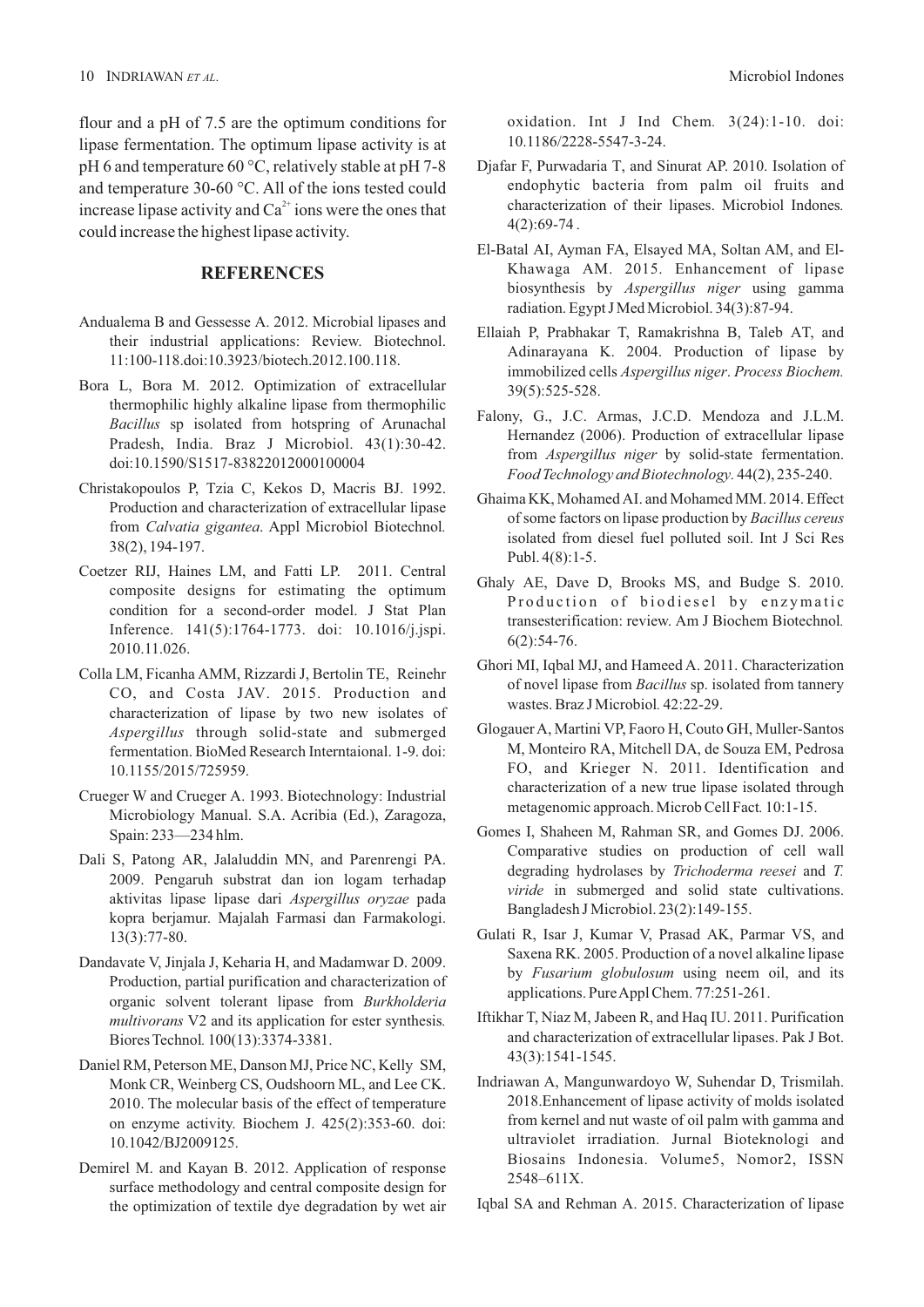from *Bacillus subtilis* I—4 and its potential use in oil contaminated wastewater. Braz Arch Biol Technol. 58(5), 789-797.

- Jaegar KE and Eggert T. 2002. Lipase for biotechnology. Curr Opin Biotechnol. 13, 390-397.
- Jayaprakash A and Ebenezer P. 2012. Purification and characterization of *Aspergillus japonicus* lipase from a pig fat production medium. J Acad Ind Res.  $1(1)$ : 1-7.
- Jia J, Yang X, Wu Z, Zhang Q, Lin Z, Guo H, Lin CSK, Wang J, and Wang Y. 2015. Optimization of fermentation medium for extracellular lipase production from *Aspergillus niger* using response surface methodology. BioMed Res Int. 497462.
- Kareem SO, Adebayo OS, Balogun SA, Adeogun AI, and Akinde SB. 2017. Purification and characterization of lipase from *Aspergillus flavus* PW2961 using magnetic nanoparticles. Nigerian J Biotechnol. 32:77-82.
- Katogan A, Nemeth B, Vagvolgyi C, Papp T, and Tako M. 2014. Screening for extracellular lipase enzymes with transesterification capacity in Mucormycotinas Strains. Food Technol Biotechnol. 52(1):73-82.
- Kaushik R, Marwah RG, Gupta P, Saran S, Saso L, Pmar VS, and Saxena RK. 2010. Optimization of lipase production from *Aspergillus terreus* by response surface methodology and its potential for synthesis of partial glycerides under solvent free conditions. Indian J Microbiol. 50(4):456-462.
- Li Xiao-Lu, Zhang Wen-Hui, Wang Ying-Dong,Dai Yu-Jie, Zhang Hui-Tu, Wang Yue, Wang Hai-Kuan and Lu Fu-Ping (2014). A high-detergent-performance, coldadapted lipase rom Pseudomonas stutzeri PS59 suitable for detergent formulation. J Mol Catal B: Enzym. 102: 16-24.
- Lima VMG, Krieger N, Sarquis MIM, Mitchell DA, Ramos LP, and Fontana JD. 2003. Effect of nitrogen and carbon sources on lipase production by *Penicillium aurantiogriserium*. Food Technol Biotechnol. 41(2): 105-110.
- Maia MMD, Heasley A, Camargo de Morias MM, Melo EH, Jr Morias MA, Ledingham WM, and Lima Filho JL. 2001. Effect of culture conditions on lipase production by Fusarium solani in batch fermentation. Biores Technol. 76(1): 23-27.
- Marchetti JM, Miguel VU, and Errazu AF. 2008. Technoeconomic study of different alternatives for biodiesel production. Fuel Process Technol. 89:740-748.
- Mhetras NC, Bastawde and Gokhale DV. 2009. Purification and characterization of acidic lipase from *Aspergillus niger* NCIM 1207. Bioresour Technol. 100(3):1486-1490.
- Mokodongan RS. 2013. Karakterisasi dan purifikasi lipase ekstraseluler dari DB-104 serta *Bacillus subtilis* penggunaannya sebagai biokatalis reaksi

transesterifikasi. Tesis. Universitas Indonesia, Depok:  $xii + 48$  hlm.

- Murni SW, Kholisoh SD, Tanti DL, and Petrissia EM. 2015. Production, characterisation, and isolation of lipase from Aspergillus niger using palm oil as inducer. *Eksergi.* 12(01:01-04.
- Palmer T. 1991. Understanding Enzymes. Ellis Harwood : Chichester, West Sussex, England.
- Pinheiro TLF, Menoncin S, Domingues NM, Oliveira D, Treichel H, Luccio M.D, and Freire DMG. 2008. Production and partial characterization of lipase from *Penicillium verrucosum* obtained by submergered fermentation of conventional dan industrial media. Cienc tecnolAliment.  $28(2)$ : 444-450.
- Prabakaran M, Mangala VT, Bharathidasan R, Chandrakala N, and Mohan N. 2009. Comparative studies on the enzyme activities of wild and mutant fungal strains isolated from sugarcane field. Indian J Sci Technol. 2, 46-49.
- Prasad R, Kawaguchi S, and Ng DT. 2012. Biosynthetic mode can determine the mechanism of protein quality control. 425(3): Biochem Biophys Res Commun*.* 689—695.
- Rajakumara E, Acharya P, Ahmad S, Sankaranaryanan R, and Rao NM. 2008. Structural basis for the remarkable stability of *Bacillus subtilis* lipase (Lip A) at low pH. Biochim Biophys Acta. 1784(2), 302-311.
- Reece JB, Urry LA, Cain ML, Wasserman SA, Minorsky PV, Jackson RB. 2014. Campbell Biology10 Edition. Pearson, San Fransisco.
- Septiningrum K and Moeis MR. 2009. Isolasi dan karakterisasi xilanase dari . *Bacillus circulans Buletin Selulosa.* 44(1): 31-40.
- Shah KR and Bhatt SA. 2012. Purification and characterization of lipase from Bacillus subtilis Pa2. J Biochem Technol. 3(3):292-295.
- Sharma R, Soni SK, Vohra RM, Gupta LK, and Gupta JK. 2002. Purification and characterisation of a thermostable alkaline lipase from a new thermophilic *Bacillus* sp. RSJ-1. Process Biochem. 37(10):1075-1084.
- Sharma D, Sharma B, and Shukla AK. 2011. Biotechnology approach of microbial lipase: A Review. Biotechnol*.* 10, 23-40.
- Srivastava A and Prasad R. 2000. Triglycerides-based diesel fuels. Renew Sust Energ Rev. 4:111-133.
- Sugiura M. 1984. "D-Bacterial lipases" In: Lipases. Borgstrom, B. and H.L. Brockman (eds.). Elsevier, Amsterdam, NewYork, Oxford, pp. 505-523.
- Svendsen A. 2000. Lipase protein engineering. *Biochem Biophys Acta. 1*543, 233-238.
- Teng T and Xu Y. 2007. A Modified para-nitrophenyl